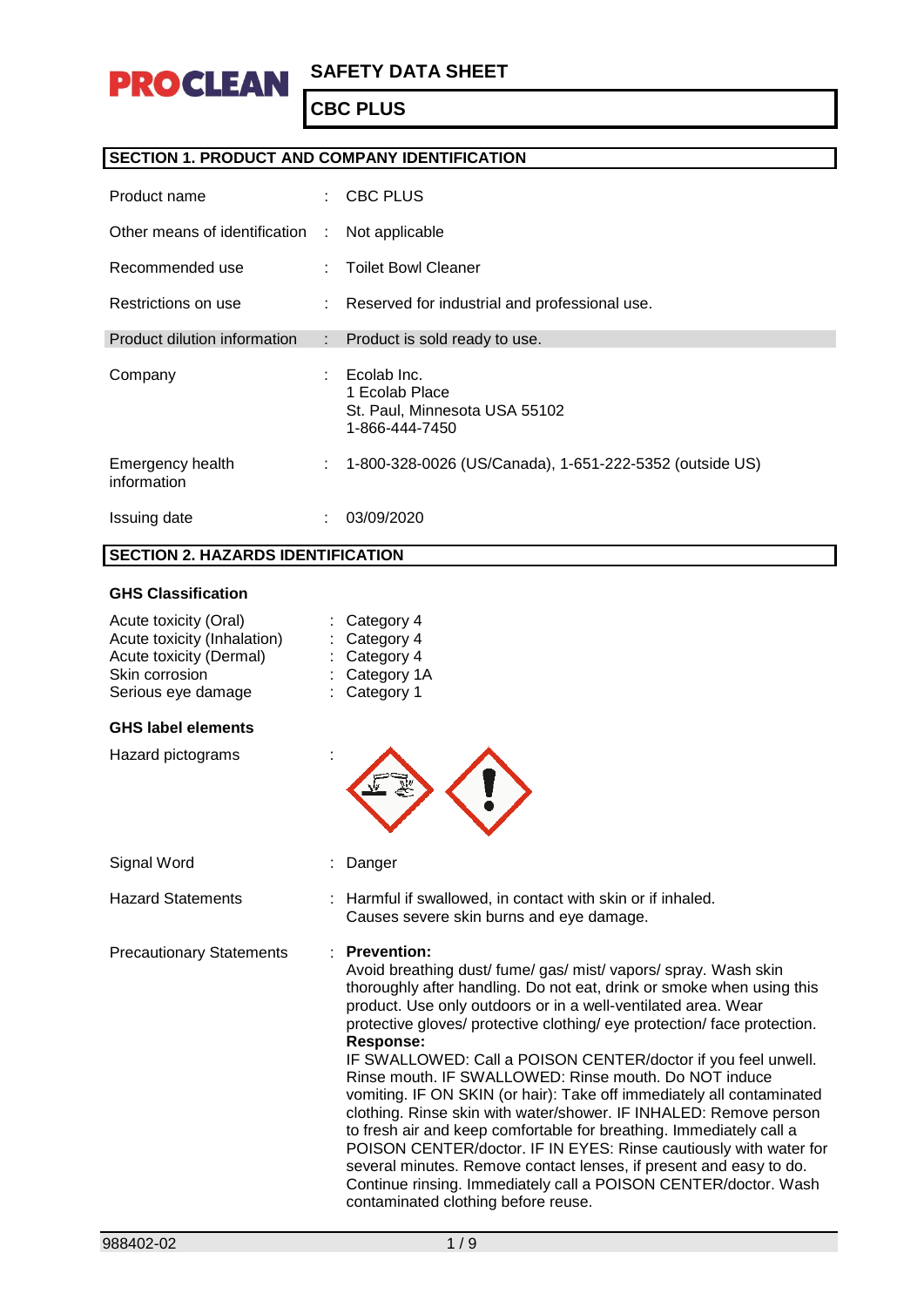| <b>CBC PLUS</b>                                                                                                          |    |                                           |                                                                                                                                                                                                              |                                        |
|--------------------------------------------------------------------------------------------------------------------------|----|-------------------------------------------|--------------------------------------------------------------------------------------------------------------------------------------------------------------------------------------------------------------|----------------------------------------|
| <b>Other hazards</b>                                                                                                     |    | Storage:<br>Store locked up.<br>Disposal: | Dispose of contents/ container to an approved waste disposal plant.<br>: Do not mix with bleach or other chlorinated products – will cause                                                                   |                                        |
|                                                                                                                          |    | chlorine gas.                             |                                                                                                                                                                                                              |                                        |
| <b>SECTION 3. COMPOSITION/INFORMATION ON INGREDIENTS</b>                                                                 |    |                                           |                                                                                                                                                                                                              |                                        |
| Pure substance/mixture                                                                                                   |    | Mixture                                   |                                                                                                                                                                                                              |                                        |
| <b>Chemical name</b><br>Phosphoric acid<br>n-Alkyl(60% C14, 30% C16, 5%C12, 5%C18)<br>dimethyl benzyl ammonium chlorides |    |                                           | CAS-No.<br>7664-38-2<br>53516-76-0                                                                                                                                                                           | <b>Concentration (%)</b><br>20<br>0.05 |
| n-Alkyl(68% C12, 32% C14) dimethylethylbenzyl<br>ammonium chlorides                                                      |    |                                           | 85409-23-0                                                                                                                                                                                                   | 0.05                                   |
| <b>SECTION 4. FIRST AID MEASURES</b>                                                                                     |    |                                           |                                                                                                                                                                                                              |                                        |
| In case of eye contact                                                                                                   |    |                                           | : Rinse immediately with plenty of water, also under the eyelids, for at<br>least 15 minutes. Remove contact lenses, if present and easy to do.<br>Continue rinsing. Get medical attention immediately.      |                                        |
| In case of skin contact                                                                                                  |    |                                           | : Wash off immediately with plenty of water for at least 15 minutes. Use<br>a mild soap if available. Wash clothing before reuse. Thoroughly clean<br>shoes before reuse. Get medical attention immediately. |                                        |
| If swallowed                                                                                                             |    | immediately.                              | Rinse mouth with water. Do NOT induce vomiting. Never give<br>anything by mouth to an unconscious person. Get medical attention                                                                              |                                        |
| If inhaled                                                                                                               |    |                                           | : Remove to fresh air. Treat symptomatically. Get medical attention.                                                                                                                                         |                                        |
| Protection of first-aiders                                                                                               |    | protective equipment.                     | If potential for exposure exists refer to Section 8 for specific personal                                                                                                                                    |                                        |
| Notes to physician                                                                                                       | ÷. | Treat symptomatically.                    |                                                                                                                                                                                                              |                                        |
| Most important symptoms<br>and effects, both acute and<br>delayed                                                        |    | symptoms.                                 | See Section 11 for more detailed information on health effects and                                                                                                                                           |                                        |
| <b>SECTION 5. FIRE-FIGHTING MEASURES</b>                                                                                 |    |                                           |                                                                                                                                                                                                              |                                        |
| Suitable extinguishing media                                                                                             | ÷. |                                           | Use extinguishing measures that are appropriate to local<br>circumstances and the surrounding environment.                                                                                                   |                                        |

Unsuitable extinguishing : None known.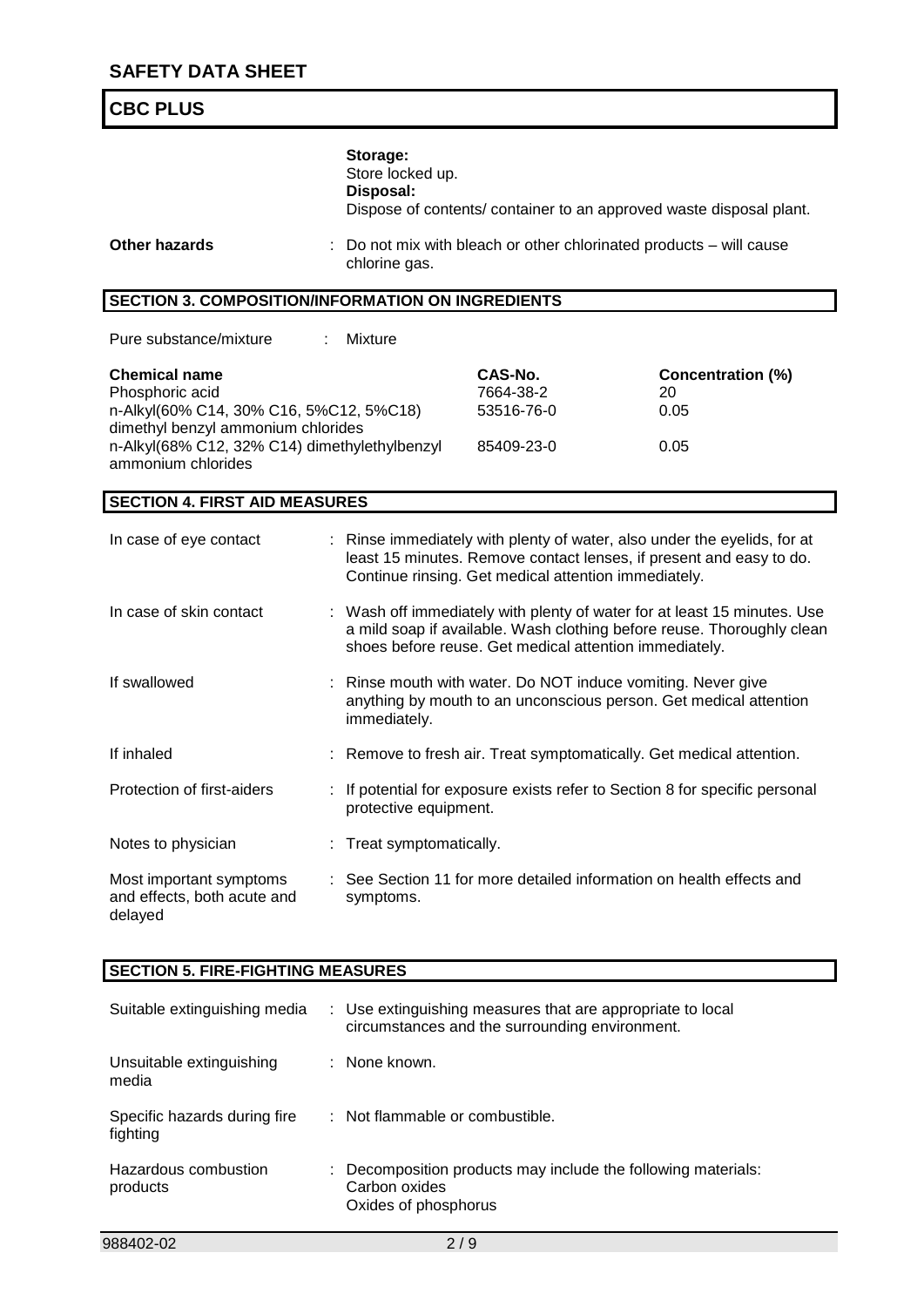## **SAFETY DATA SHEET**

# **CBC PLUS**

| Special protective equipment<br>for fire-fighters                         | : Use personal protective equipment.                                                                                                                                                                                                                                                                                                                                                                                        |
|---------------------------------------------------------------------------|-----------------------------------------------------------------------------------------------------------------------------------------------------------------------------------------------------------------------------------------------------------------------------------------------------------------------------------------------------------------------------------------------------------------------------|
| Specific extinguishing<br>methods                                         | : Fire residues and contaminated fire extinguishing water must be<br>disposed of in accordance with local regulations. In the event of fire<br>and/or explosion do not breathe fumes.                                                                                                                                                                                                                                       |
| <b>SECTION 6. ACCIDENTAL RELEASE MEASURES</b>                             |                                                                                                                                                                                                                                                                                                                                                                                                                             |
| Personal precautions,<br>protective equipment and<br>emergency procedures | : Ensure adequate ventilation. Keep people away from and upwind of<br>spill/leak. Avoid inhalation, ingestion and contact with skin and eyes.<br>When workers are facing concentrations above the exposure limit they<br>must use appropriate certified respirators. Ensure clean-up is<br>conducted by trained personnel only. Refer to protective measures<br>listed in sections 7 and 8.                                 |
| Environmental precautions                                                 | : Do not allow contact with soil, surface or ground water.                                                                                                                                                                                                                                                                                                                                                                  |
| Methods and materials for<br>containment and cleaning up                  | Stop leak if safe to do so. Contain spillage, and then collect with non-<br>combustible absorbent material, (e.g. sand, earth, diatomaceous<br>earth, vermiculite) and place in container for disposal according to<br>local / national regulations (see section 13). Flush away traces with<br>water. For large spills, dike spilled material or otherwise contain<br>material to ensure runoff does not reach a waterway. |
| <b>SECTION 7. HANDLING AND STORAGE</b>                                    |                                                                                                                                                                                                                                                                                                                                                                                                                             |

| Advice on safe handling     | : Do not ingest. Do not get in eyes, on skin, or on clothing. Do not<br>breathe dust/ fume/ gas/ mist/ vapors/ spray. Use only with adequate<br>ventilation. Wash hands thoroughly after handling. Do not mix with<br>bleach or other chlorinated products - will cause chlorine gas. |
|-----------------------------|---------------------------------------------------------------------------------------------------------------------------------------------------------------------------------------------------------------------------------------------------------------------------------------|
| Conditions for safe storage | : Keep away from strong bases. Keep out of reach of children. Store in<br>suitable labeled containers.                                                                                                                                                                                |
| Storage temperature         | : $5^{\circ}$ C to $50^{\circ}$ C                                                                                                                                                                                                                                                     |

### **SECTION 8. EXPOSURE CONTROLS/PERSONAL PROTECTION**

#### **Ingredients with workplace control parameters**

| Components      | CAS-No.   | Form of<br>exposure | Permissible<br>concentration | <b>Basis</b>       |
|-----------------|-----------|---------------------|------------------------------|--------------------|
| Phosphoric acid | 7664-38-2 | <b>TWA</b>          | mg/m3                        | <b>ACGIH</b>       |
|                 |           | <b>STEL</b>         | $3$ mg/m $3$                 | <b>ACGIH</b>       |
|                 |           | <b>TWA</b>          | mq/m3                        | <b>NIOSH REL</b>   |
|                 |           | <b>STEL</b>         | $3$ mg/m $3$                 | <b>NIOSH REL</b>   |
|                 |           | <b>TWA</b>          | mg/m3                        | OSHA <sub>Z1</sub> |

Engineering measures : Effective exhaust ventilation system. Maintain air concentrations below occupational exposure standards.

#### **Personal protective equipment**

Eye protection : Wear eye protection/ face protection.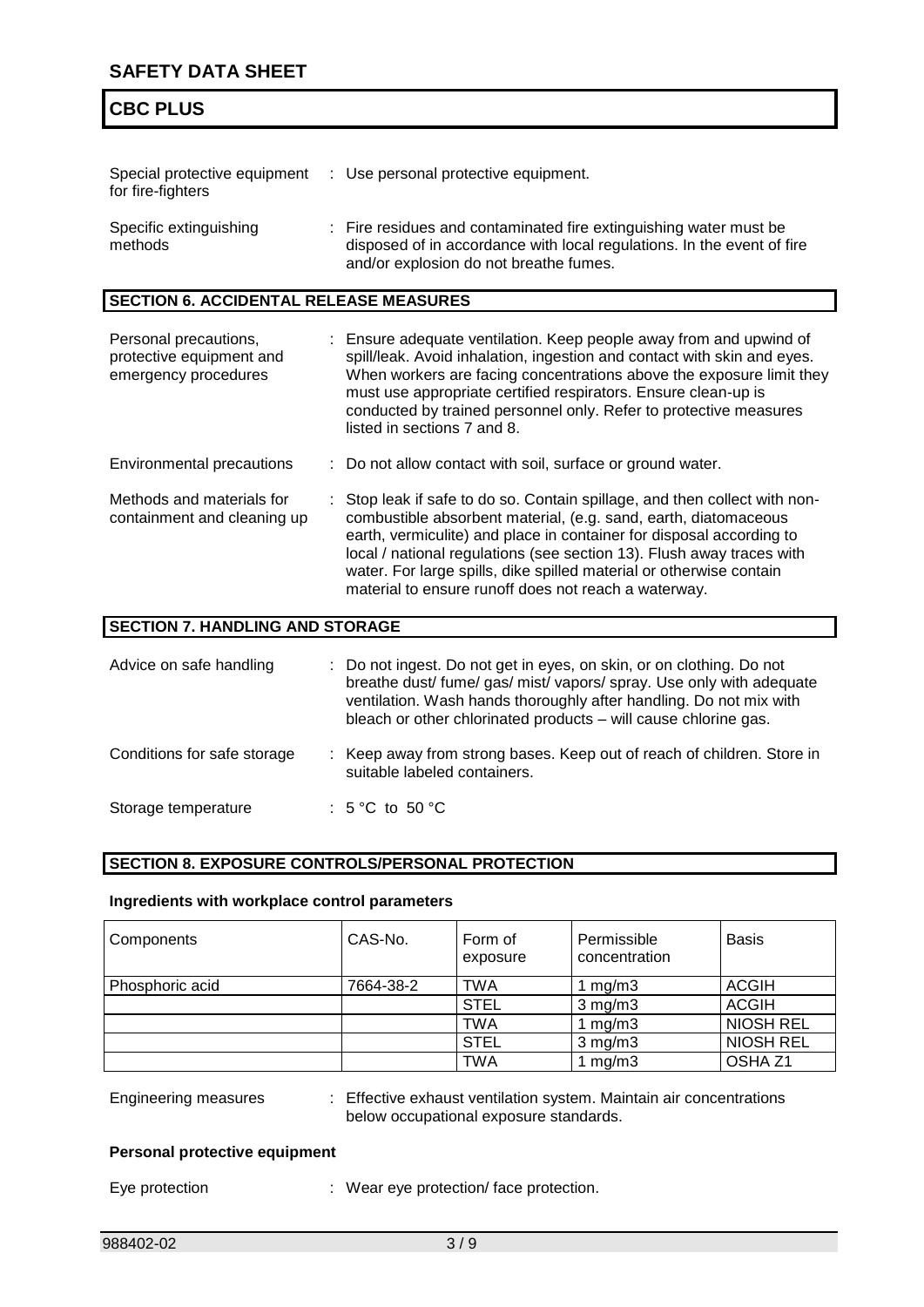| <b>CBC PLUS</b>        |                                                                                                                                                                                                                                                                                                                                  |
|------------------------|----------------------------------------------------------------------------------------------------------------------------------------------------------------------------------------------------------------------------------------------------------------------------------------------------------------------------------|
| Hand protection        | : Wear the following personal protective equipment:<br>Standard glove type.<br>Gloves should be discarded and replaced if there is any indication of<br>degradation or chemical breakthrough.                                                                                                                                    |
| Skin protection        | : Personal protective equipment comprising: suitable protective gloves,<br>safety goggles and protective clothing                                                                                                                                                                                                                |
| Respiratory protection | : When workers are facing concentrations above the exposure limit they<br>must use appropriate certified respirators.                                                                                                                                                                                                            |
| Hygiene measures       | : Handle in accordance with good industrial hygiene and safety<br>practice. Remove and wash contaminated clothing before re-use.<br>Wash face, hands and any exposed skin thoroughly after handling.<br>Provide suitable facilities for quick drenching or flushing of the eyes<br>and body in case of contact or splash hazard. |

# **SECTION 9. PHYSICAL AND CHEMICAL PROPERTIES**

| Appearance                                 | t | liquid            |
|--------------------------------------------|---|-------------------|
| Color                                      |   | cloudy, green     |
| Odor                                       |   | sweet             |
| рH                                         |   | $1.0,$ $(100\%)$  |
| Flash point                                |   | Not applicable    |
| <b>Odor Threshold</b>                      | t | No data available |
| Melting point/freezing point               | t | No data available |
| Initial boiling point and<br>boiling range | t | No data available |
| Evaporation rate                           | t | No data available |
| Flammability (solid, gas)                  | t | Not applicable    |
| Upper explosion limit                      | t | No data available |
| Lower explosion limit                      | t | No data available |
| Vapor pressure                             | t | No data available |
| Relative vapor density                     | t | No data available |
| Relative density                           | t | 1.12              |
| Water solubility                           |   | soluble           |
| Solubility in other solvents               |   | No data available |
| Partition coefficient: n-<br>octanol/water |   | No data available |
| Autoignition temperature                   | t | No data available |
| Thermal decomposition                      | t | No data available |
| Viscosity, kinematic                       | t | No data available |
| <b>Explosive properties</b>                | t | No data available |
| Oxidizing properties                       |   | No data available |
| Molecular weight                           |   | No data available |
| <b>VOC</b>                                 |   | No data available |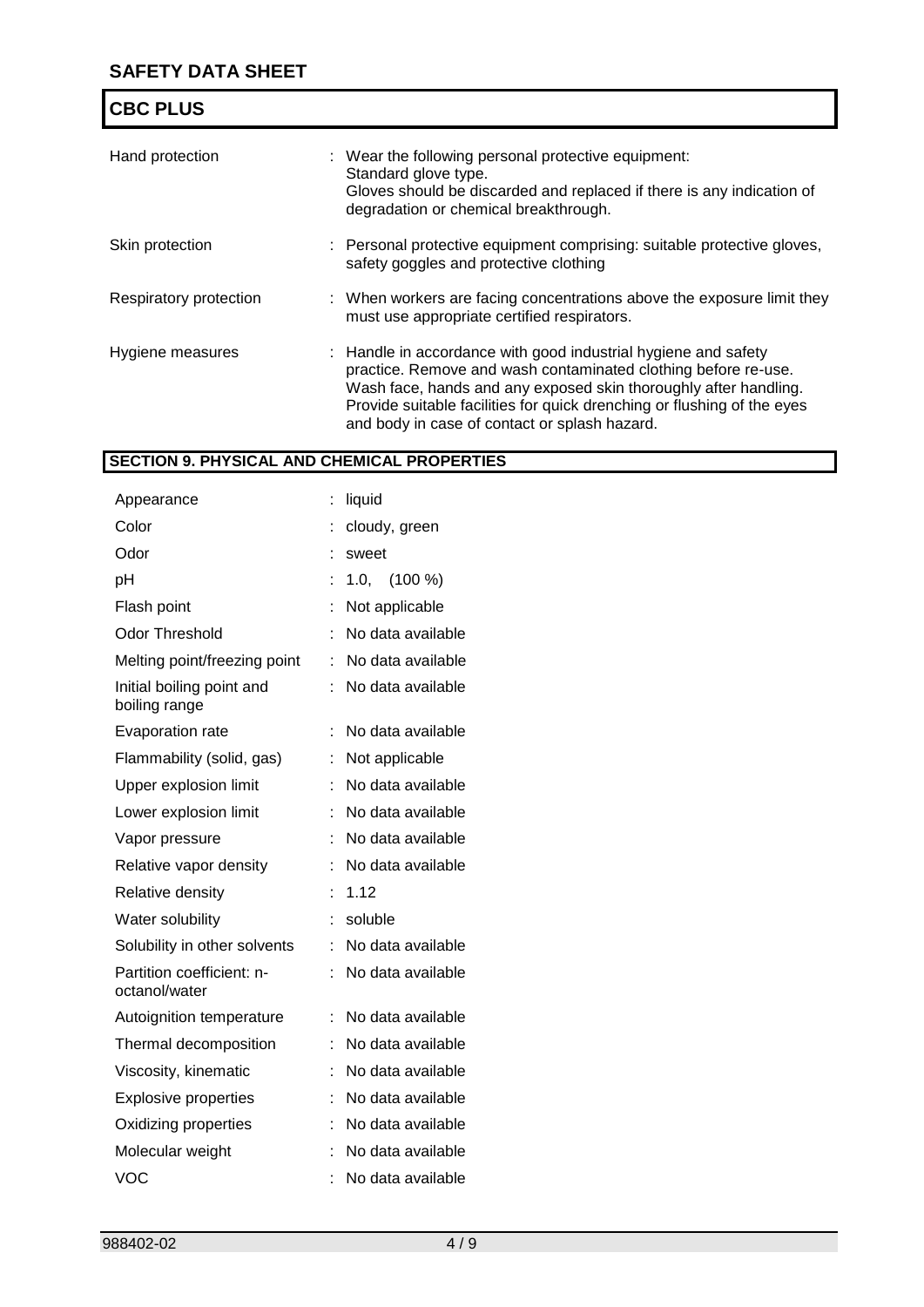# **SECTION 10. STABILITY AND REACTIVITY**

| Reactivity                            | : No dangerous reaction known under conditions of normal use.                                                           |
|---------------------------------------|-------------------------------------------------------------------------------------------------------------------------|
| Chemical stability                    | : Stable under normal conditions.                                                                                       |
| Possibility of hazardous<br>reactions | : Do not mix with bleach or other chlorinated products – will cause<br>chlorine gas.                                    |
| Conditions to avoid                   | : None known.                                                                                                           |
| Incompatible materials                | : Bases<br>Metals                                                                                                       |
| Hazardous decomposition<br>products   | : In case of fire hazardous decomposition products may be produced<br>such as:<br>Carbon oxides<br>Oxides of phosphorus |

### **SECTION 11. TOXICOLOGICAL INFORMATION**

|          | Information on likely routes of : Inhalation, Eye contact, Skin contact |  |
|----------|-------------------------------------------------------------------------|--|
| exposure |                                                                         |  |

#### **Potential Health Effects**

| Eyes              | : Causes serious eye damage.                                       |
|-------------------|--------------------------------------------------------------------|
| <b>Skin</b>       | : Causes severe skin burns.                                        |
| Ingestion         | : Harmful if swallowed. Causes digestive tract burns.              |
| <b>Inhalation</b> | : Harmful if inhaled. May cause nose, throat, and lung irritation. |

### Chronic Exposure : Health injuries are not known or expected under normal use.

### **Experience with human exposure**

| Eye contact               | : Redness, Pain, Corrosion                                           |
|---------------------------|----------------------------------------------------------------------|
| Skin contact              | : Redness, Pain, Corrosion                                           |
| Ingestion                 | : Corrosion, Abdominal pain                                          |
| Inhalation                | : Respiratory irritation, Cough                                      |
| <b>Toxicity</b>           |                                                                      |
| <b>Product</b>            |                                                                      |
| Acute oral toxicity       | : No data available                                                  |
| Acute inhalation toxicity | : 4 h Acute toxicity estimate : 14.63 mg/l<br>Test atmosphere: vapor |
| Acute dermal toxicity     | : No data available                                                  |
| Skin corrosion/irritation | : No data available                                                  |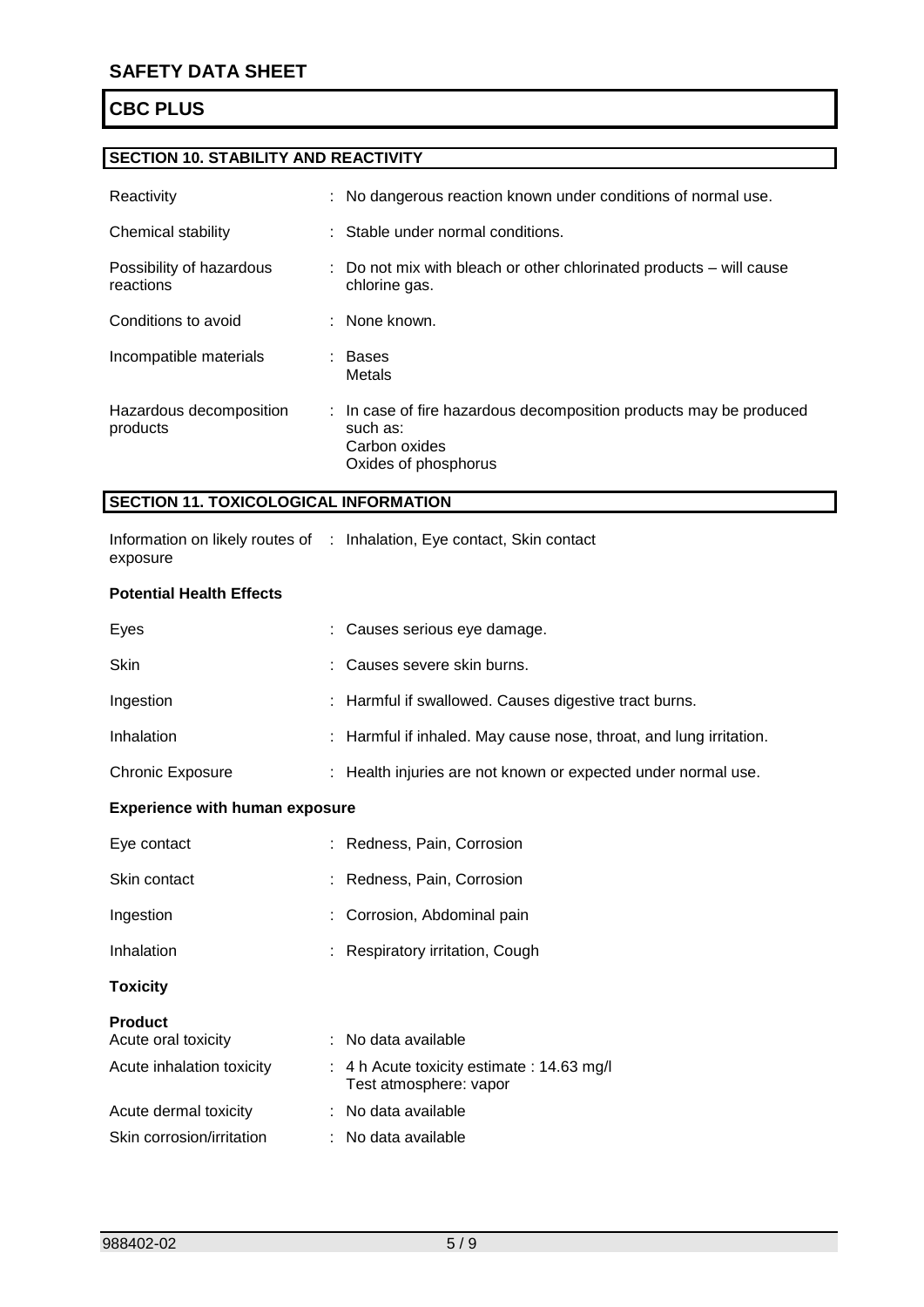| Serious eye damage/eye<br>irritation | : No data available                                                                          |
|--------------------------------------|----------------------------------------------------------------------------------------------|
| Respiratory or skin<br>sensitization | : No data available                                                                          |
| Carcinogenicity                      | : No data available                                                                          |
| Reproductive effects                 | : No data available                                                                          |
| Germ cell mutagenicity               | : No data available                                                                          |
| Teratogenicity                       | : No data available                                                                          |
| STOT-single exposure                 | : No data available                                                                          |
| STOT-repeated exposure               | : No data available                                                                          |
| Aspiration toxicity                  | : No data available                                                                          |
| <b>Components</b>                    |                                                                                              |
| Acute oral toxicity                  | : Phosphoric acid<br>LD50 Rat: > 2,600 mg/kg                                                 |
|                                      | n-Alkyl(68% C12, 32% C14) dimethylethylbenzyl ammonium chlorides<br>LD50 Rat: 304.5 mg/kg    |
| <b>Components</b>                    |                                                                                              |
| Acute dermal toxicity                | : Phosphoric acid<br>LD50 Rabbit: $> 2,000$ mg/kg                                            |
|                                      | n-Alkyl(68% C12, 32% C14) dimethylethylbenzyl ammonium chlorides<br>LD50 Rabbit: 1,501 mg/kg |

# **SECTION 12. ECOLOGICAL INFORMATION**

| <b>Ecotoxicity</b>                                                         |                                                                                                    |  |
|----------------------------------------------------------------------------|----------------------------------------------------------------------------------------------------|--|
| <b>Environmental Effects</b>                                               | : Harmful to aquatic life.                                                                         |  |
| <b>Product</b>                                                             |                                                                                                    |  |
| Toxicity to fish                                                           | $:$ No data available                                                                              |  |
| Toxicity to daphnia and other : No data available<br>aquatic invertebrates |                                                                                                    |  |
| Toxicity to algae                                                          | : No data available                                                                                |  |
| <b>Components</b>                                                          |                                                                                                    |  |
| Toxicity to daphnia and other : Phosphoric acid<br>aquatic invertebrates   | 48 h EC50 Daphnia magna (Water flea): > 100 mg/l                                                   |  |
|                                                                            | n-Alkyl(68% C12, 32% C14) dimethylethylbenzyl ammonium chlorides<br>48 h EC50 Daphnia: 0.0058 mg/l |  |
| <b>Components</b>                                                          |                                                                                                    |  |
| Toxicity to algae                                                          | : Phosphoric acid<br>72 h EC50 Desmodesmus subspicatus (green algae): > 100 mg/l                   |  |
| <b>Persistence and degradability</b>                                       |                                                                                                    |  |

Not applicable - Biocide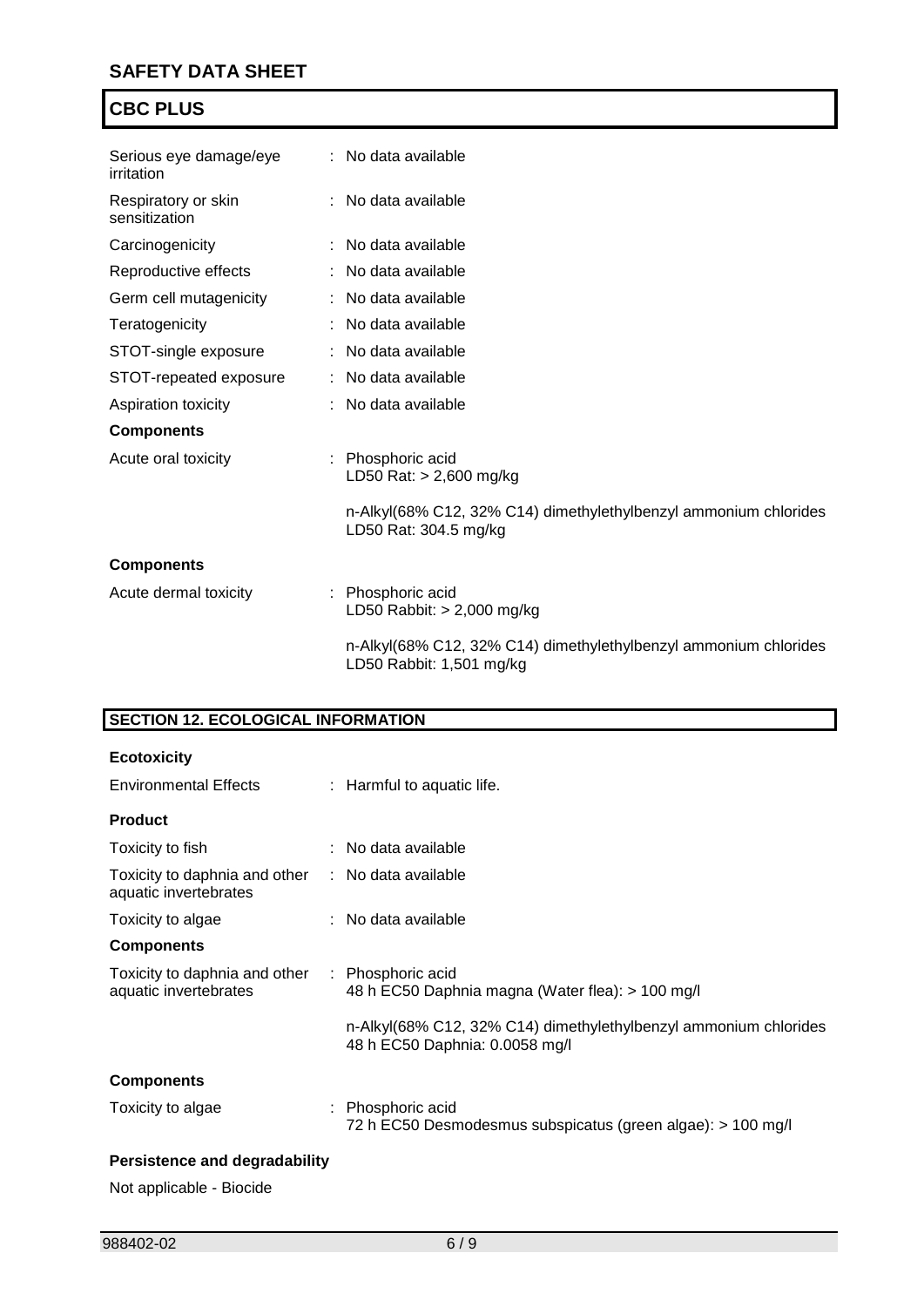Not applicable - inorganic

#### **Bioaccumulative potential**

No data available

#### **Mobility in soil**

No data available

#### **Other adverse effects**

No data available

| <b>SECTION 13. DISPOSAL CONSIDERATIONS</b>                                                         |                                                                                                                                                                                                                                                                                                              |  |  |  |
|----------------------------------------------------------------------------------------------------|--------------------------------------------------------------------------------------------------------------------------------------------------------------------------------------------------------------------------------------------------------------------------------------------------------------|--|--|--|
| Disposal methods                                                                                   | : Do not contaminate ponds, waterways or ditches with chemical or<br>used container. Where possible recycling is preferred to disposal or<br>incineration. If recycling is not practicable, dispose of in compliance<br>with local regulations. Dispose of wastes in an approved waste<br>disposal facility. |  |  |  |
| Disposal considerations                                                                            | Dispose of as unused product. Empty containers should be taken to<br>an approved waste handling site for recycling or disposal. Do not re-<br>use empty containers. Dispose of in accordance with local, state, and<br>federal regulations.                                                                  |  |  |  |
| RCRA - Resource<br><b>Conservation and Recovery</b><br><b>Authorization Act Hazardous</b><br>waste | D002 (Corrosive)                                                                                                                                                                                                                                                                                             |  |  |  |

#### **SECTION 14. TRANSPORT INFORMATION**

The shipper/consignor/sender is responsible to ensure that the packaging, labeling, and markings are in compliance with the selected mode of transport.

#### **Land transport (DOT)**

| UN number                 | : 1805                     |
|---------------------------|----------------------------|
| Description of the goods  | : Phosphoric acid solution |
| Class                     | : 8                        |
| Packing group             | : III                      |
| Environmentally hazardous | : no                       |
|                           |                            |

#### **Sea transport (IMDG/IMO)**

| UN number                | : 1805                     |
|--------------------------|----------------------------|
| Description of the goods | : PHOSPHORIC ACID SOLUTION |
| Class                    | : 8                        |
| Packing group            | : III                      |
| Marine pollutant         | : no                       |

### **SECTION 15. REGULATORY INFORMATION**

**EPA Registration number** : 8155-7-42964

#### **EPCRA - Emergency Planning and Community Right-to-Know**

### **CERCLA Reportable Quantity**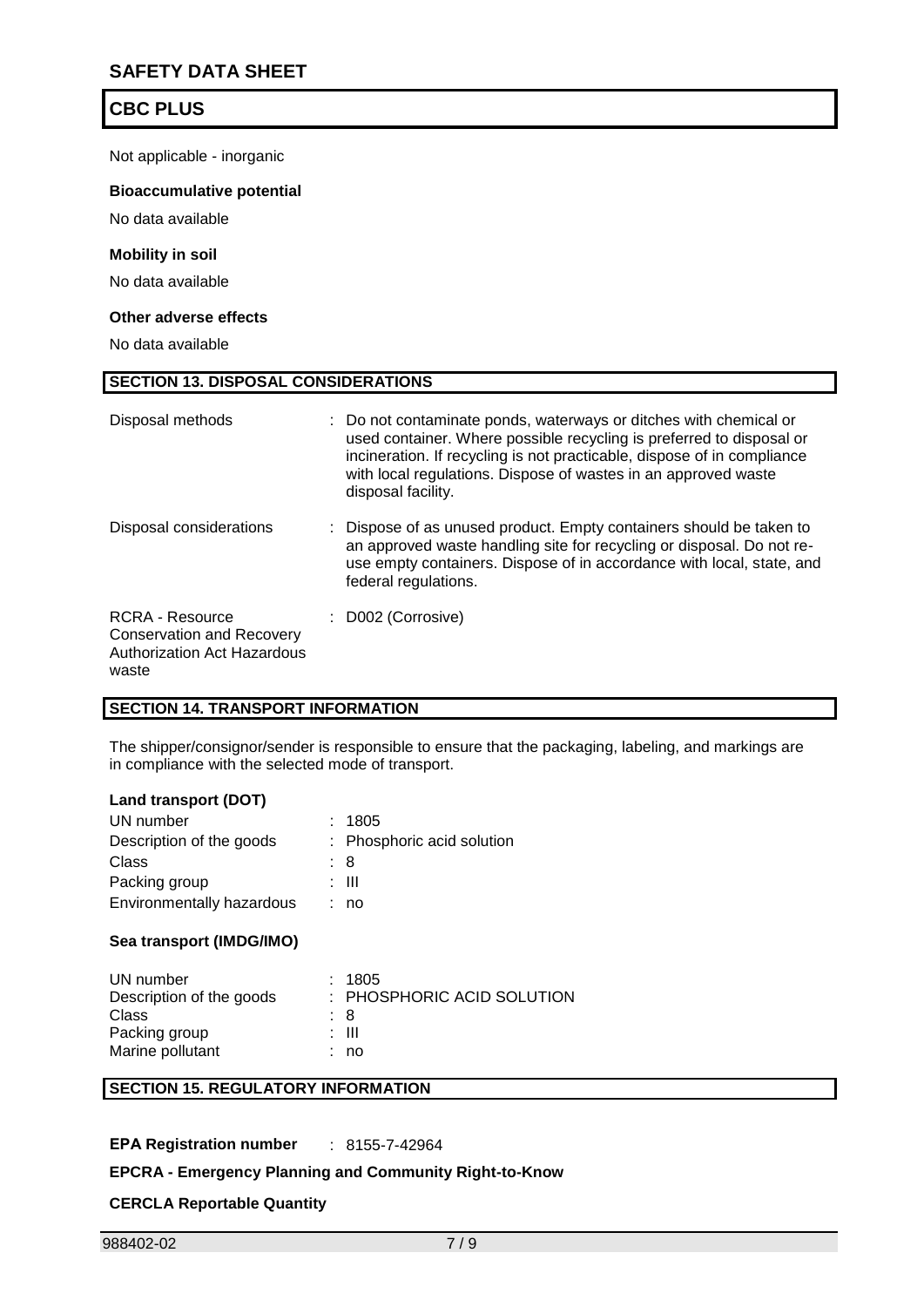## **SAFETY DATA SHEET**

## **CBC PLUS**

| Components      | CAS-No.   |      | Component RQ (lbs)   Calculated product RQ<br>(lbs) |
|-----------------|-----------|------|-----------------------------------------------------|
| Phosphoric acid | 7664-38-2 | 5000 | 24390                                               |

#### **SARA 304 Extremely Hazardous Substances Reportable Quantity**

This material does not contain any components with a section 304 EHS RQ.

| SARA 311/312 Hazards | : Acute toxicity (any route of exposure)<br>Skin corrosion or irritation<br>Serious eye damage or eye irritation |                                                                                                                                                                                           |
|----------------------|------------------------------------------------------------------------------------------------------------------|-------------------------------------------------------------------------------------------------------------------------------------------------------------------------------------------|
| <b>SARA 302</b>      |                                                                                                                  | : This material does not contain any components with a section 302<br>EHS TPQ.                                                                                                            |
| <b>SARA 313</b>      |                                                                                                                  | : This material does not contain any chemical components with known<br>CAS numbers that exceed the threshold (De Minimis) reporting levels<br>established by SARA Title III, Section 313. |

#### **California Prop. 65**

This product does not contain any chemicals known to the State of California to cause cancer, birth, or any other reproductive defects.

#### **California Cleaning Product Right to Know Act of 2017 (SB 258)**

This regulation applies to this product.

| <b>Chemical Name</b>         | CAS-No.    | Function              | List(s)        |
|------------------------------|------------|-----------------------|----------------|
| water                        | 7732-18-5  | <b>Diluent</b>        | Not Applicable |
| Phosphoric acid              | 7664-38-2  | <b>Cleaning Agent</b> | 20             |
| nonionic surfactant          | Withheld   | Processing Aid        | Not Applicable |
| Gum                          | Withheld   | Processing Aid        | Not Applicable |
| Aliphatic alcohol            | Withheld   | Stabilizer            | Not Applicable |
| Alkylene polyamine           | Withheld   | Stabilizer            | Not Applicable |
| Alkyl amine                  | Withheld   | <b>Cleaning Agent</b> | Not Applicable |
| n-Alkyl(68% C12, 32% C14)    | 85409-23-0 | <b>Cleaning Agent</b> | Not Applicable |
| dimethylethylbenzyl ammonium |            |                       |                |
| chlorides                    |            |                       |                |
| Quaternary ammonium compound | Withheld   | <b>Cleaning Agent</b> | Not Applicable |

\*refer to ecolab.com/sds for electronic links to designated lists

#### **The ingredients of this product are reported in the following inventories:**

**Switzerland. New notified substances and declared preparations** :

On the inventory, or in compliance with the inventory

#### **United States TSCA Inventory** :

All substances listed as active on the TSCA inventory

#### **Canadian Domestic Substances List (DSL)** :

All components of this product are on the Canadian DSL

#### **Australia Inventory of Chemical Substances (AICS)** :

On the inventory, or in compliance with the inventory

#### **New Zealand. Inventory of Chemical Substances** : not determined

#### **Japan. ENCS - Existing and New Chemical Substances Inventory** :